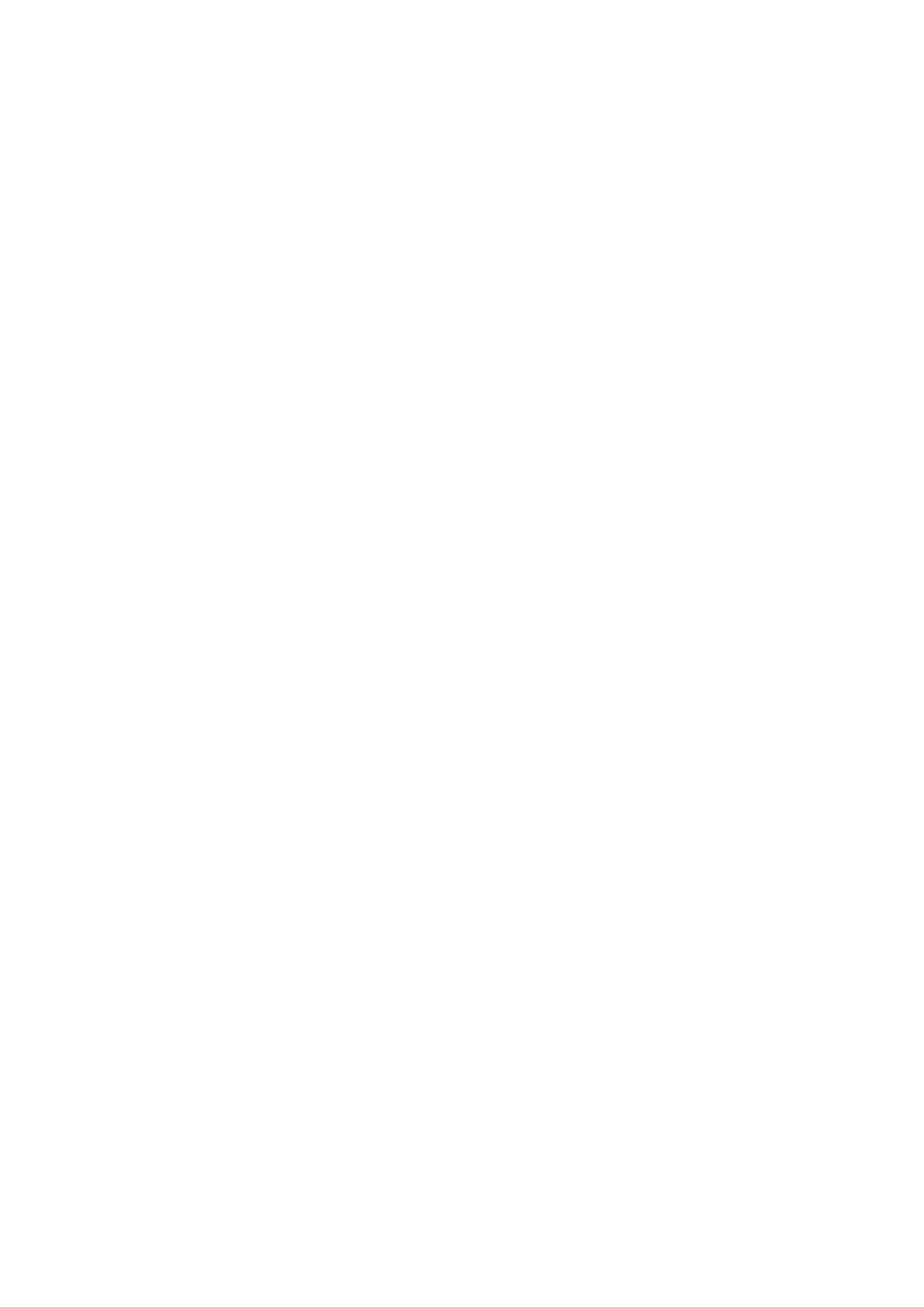

**Queensland** 

## **Child Protection (Offender Reporting and Offender Prohibition Order) Regulation**

## **Contents**

|              | Page                                                                                                         |
|--------------|--------------------------------------------------------------------------------------------------------------|
| 1            | 3                                                                                                            |
| $\mathbf{2}$ | Foreign witness protection laws and corresponding Acts—Act, ss 5(3)(a)<br>3                                  |
| 3            | Prescribed classes of persons who are corresponding reportable<br>3                                          |
| 4            | Persons required to report under corresponding Act-Act, s 16(2)(b)<br>$\overline{4}$                         |
| 5            | Change of travel plans while out of Queensland to be given-Act, s 21(3)<br>5                                 |
| 6            | Police commissioner may direct report be made at stated police station-<br>5                                 |
| 7            | Restricted police stations-Act, s 25(3)<br>5                                                                 |
| 8            | 6<br>How reports must be made—Act, $s$ 26(2) $\ldots$                                                        |
| 9            | When report must be made<br>$\overline{7}$                                                                   |
| 10           | Requirement for report made in person other than by reportable offender<br>7                                 |
| 11           | Form of identification to be presented with report made in person-Act,<br>7                                  |
| 12           | Reports not made in person-Act, s 29(5)<br>9                                                                 |
| 13           | Who must give notice to reportable offender—Act, $s$ 54(3)<br>10                                             |
| 14           | Notice to be given to reportable offender-Act, s 54<br>11                                                    |
| 15           | Details to be included in notice given by supervising authority to police<br>commissioner-Act, s 58(3)<br>11 |
| 16           | Definition of corresponding Act<br>11                                                                        |
| 17           | Definition of corresponding offender reporting order<br>12                                                   |
| 18           | Definition of supervising authority<br>12                                                                    |
| 19           | 13                                                                                                           |
| 20           | 13                                                                                                           |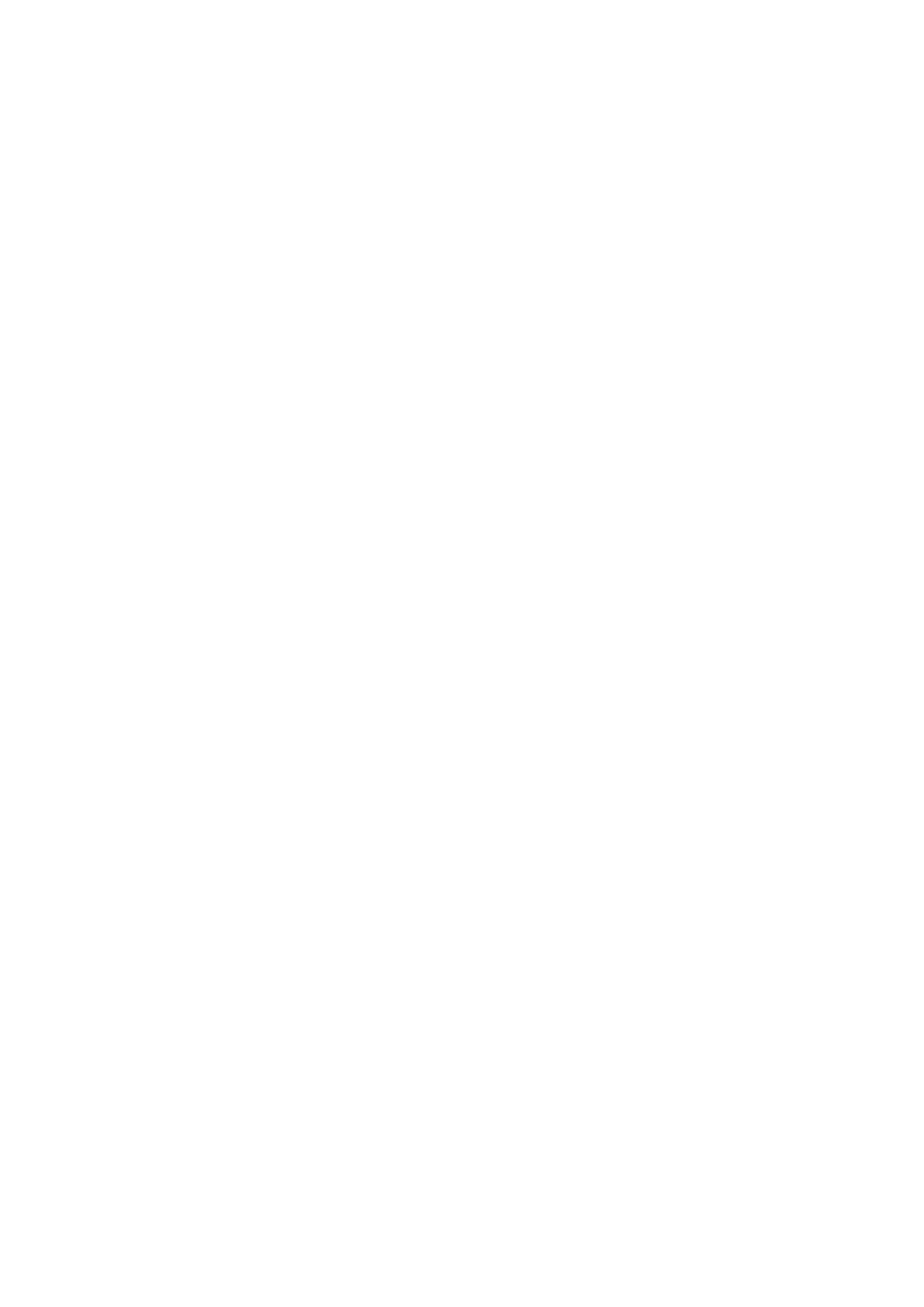[s 1]

## **Child Protection (Offender Reporting and Offender Prohibition Order) Regulation 2015**

## <span id="page-4-0"></span>**1 Short title**

<span id="page-4-1"></span>This regulation may be cited as the *Child Protection (Offender Reporting and Offender Prohibition Order) Regulation 2015*.

### <span id="page-4-3"></span><span id="page-4-2"></span>**2 Foreign witness protection laws and corresponding Acts—Act, ss 5(3)(a) and (b) and 62(2)(a) and (b)**

Each of the following is both a foreign witness protection law for sections  $5(3)(a)$  and  $62(2)(a)$  of the Act and a corresponding Act for sections  $5(3)(b)$  and  $62(2)(b)$  of the Act—

- (a) the *Witness Protection Act 1994* (Cwlth);
- (b) the *Witness Protection Act 1996* (ACT);
- (c) the *Witness Protection Act 1995* (NSW);
- (d) the *Witness Protection (Northern Territory) Act* (NT);
- (e) the *Witness Protection Act 1996* (SA);
- (f) the *Witness Protection Act 2000* (Tas);
- (g) the *Witness Protection Act 1991* (Vic);
- (h) the *Witness Protection (Western Australia) Act 1996* (WA).

#### <span id="page-4-5"></span><span id="page-4-4"></span>**3 Prescribed classes of persons who are corresponding reportable offenders—Act, s 7(c)**

For the definition of *corresponding reportable offender* in section 7(c) of the Act, the following classes of person are corresponding reportable offenders—

- (a) persons who are registrable offenders under the *Crimes (Child Sex Offenders) Act 2005* (ACT);
- (b) persons who are registrable persons under the *Child Protection (Offenders Registration) Act 2000* (NSW);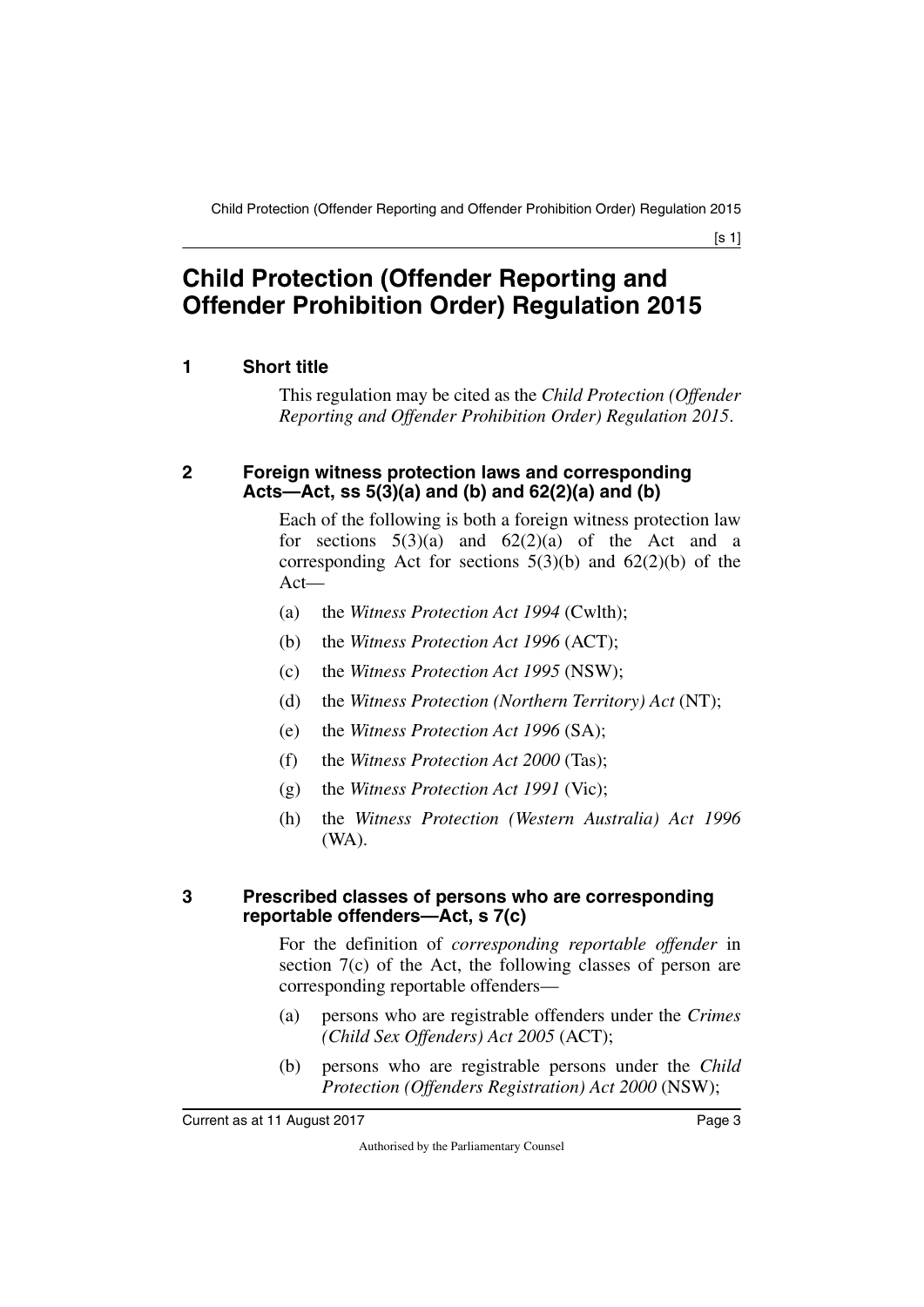[s 4]

- (c) persons who are reportable offenders under the *Child Protection (Offender Reporting and Registration) Act*  $(NT)$ ;
- (d) persons who are registrable offenders under the *Child Sex Offenders Registration Act 2006* (SA);
- (e) persons who are reportable offenders under the *Community Protection (Offender Reporting) Act 2005* (Tas) because of being sentenced by a court for a class 1, 2 or 3 offence under that Act—
	- (i) against or in relation to a child; or
	- (ii) that involves child abuse material, child exploitation material, child pornography or child pornography material;
- (f) persons who are registrable offenders under the *Sex Offenders Registration Act 2004* (Vic), other than persons who are registrable offenders merely because of being sentenced by a court for a class 3 offence or class 4 offence under that Act;
- (g) persons who are reportable offenders under the *Community Protection (Offender Reporting) Act 2004* (WA), other than persons who are reportable offenders merely because of being sentenced by a court for a class 3 offence under that Act.

### <span id="page-5-1"></span><span id="page-5-0"></span>**4 Persons required to report under corresponding Act—Act, s 16(2)(b)**

For section 16(2)(b) of the Act, a person may contact a person nominated by the police commissioner in the following other ways—

- (a) by fax;
- (b) by mail;
- (c) by email;
- (d) in person.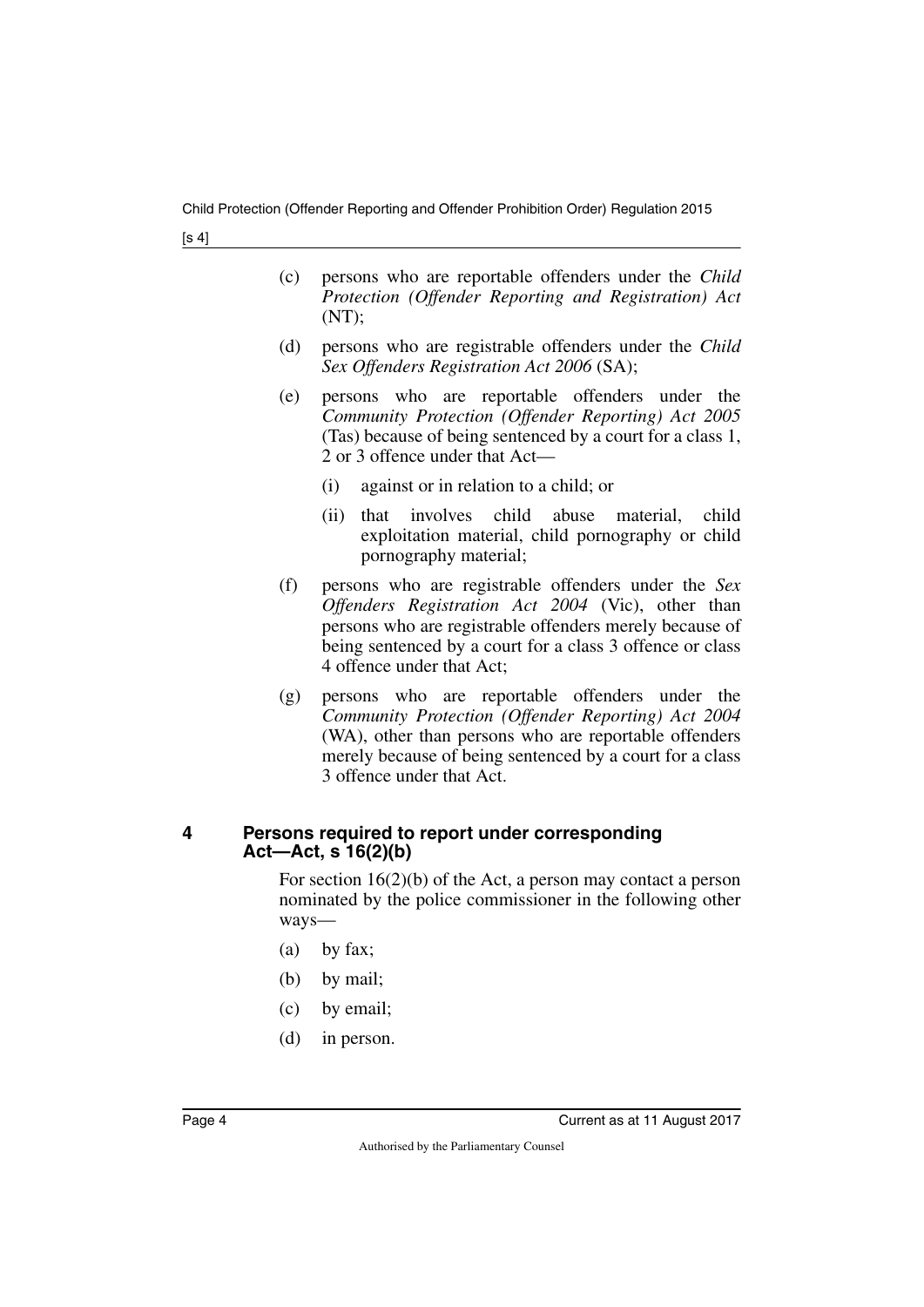[s 5]

#### <span id="page-6-0"></span>**5 Change of travel plans while out of Queensland to be given—Act, s 21(3)**

- <span id="page-6-1"></span>(1) For section  $21(3)(a)$  of the Act, a reportable offender may make the report to the address of—
	- (a) the reportable offender's case manager; or
	- (b) another person nominated by the police commissioner by written notice given to the reportable offender.
- (2) For section  $21(3)(b)$  of the Act, the reportable offender may also make the report—
	- (a) by mail; or
	- (b) by telephone to a telephone number approved by the police commissioner; or
	- (c) by an approved electronic reporting method.
- (3) In this section—

*approved electronic reporting method* means a method of reporting using an electronic system approved by the police commissioner.

*Example of method using an electronic system—*

online through a secure website administered by the Queensland Police Service

### <span id="page-6-2"></span>**6 Police commissioner may direct report be made at stated police station—Act, s 25(1)(b)**

- <span id="page-6-3"></span>(1) For section  $25(1)(b)$  of the Act, the police commissioner may, by written notice given to a reportable offender, direct the offender to report (either generally or in a particular case) at a stated police station.
- (2) A written notice given to a reportable offender under subsection (1) must be given to the offender at least 7 days before the day the offender is required to make the report.

## <span id="page-6-4"></span>**7 Restricted police stations—Act, s 25(3)**

<span id="page-6-5"></span>(1) For section 25(3) of the Act, the following police stations, or class of police stations, are not to be used as a venue for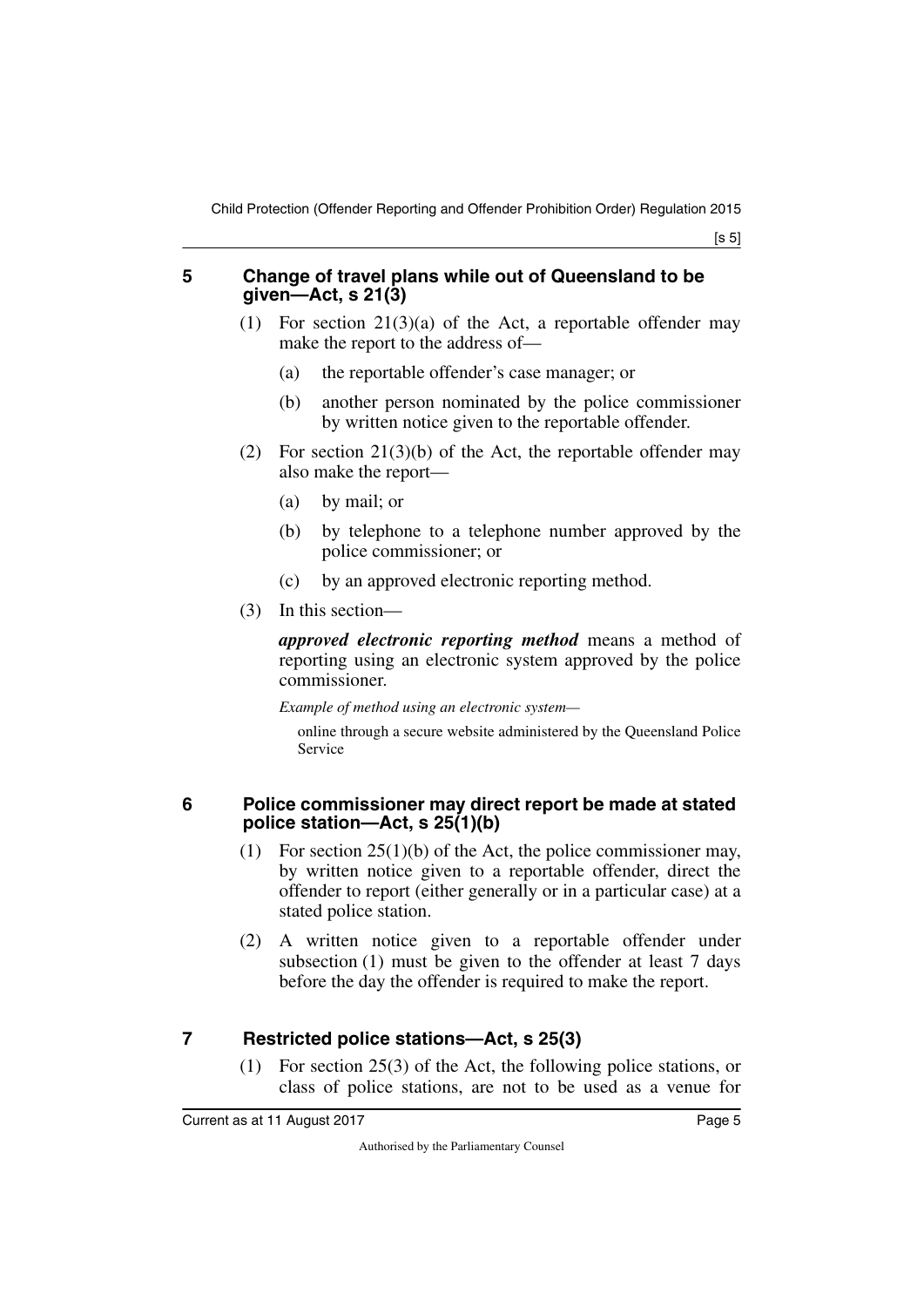[s 8]

section 25 of the Act without the police commissioner's approval—

- (a) for a reportable offender the subject of a current reporting station notice—a police station other than the police station stated in the current reporting station notice; or
- (b) otherwise—a police beat.
- (2) In this section—

*current reporting station notice*, for a reportable offender, means either of the following in force when the reportable offender is required to make a report under part 4 of the Act—

- (a) a direction given to the offender by the police commissioner under section 25(1)(b) of the Act;
- (b) a notice given to the offender by the police commissioner under section 54 of the Act that states a police station at which the report must be made.

*police beat* means a neighbourhood police beat or a police beat shopfront listed on the Queensland Police Service website.

## <span id="page-7-0"></span>**8 How reports must be made—Act, s 26(2)**

- <span id="page-7-1"></span>(1) For section 26(2) of the Act, a report other than a report mentioned in section 26(1) of the Act may be made in the following other ways—
	- (a) by telephone;
	- (b) by fax;
	- (c) by mail;
	- (d) by email;
	- (e) by an approved electronic reporting method.
- (2) In this section—

*approved electronic reporting method* means a method of reporting using an electronic system approved by the police commissioner.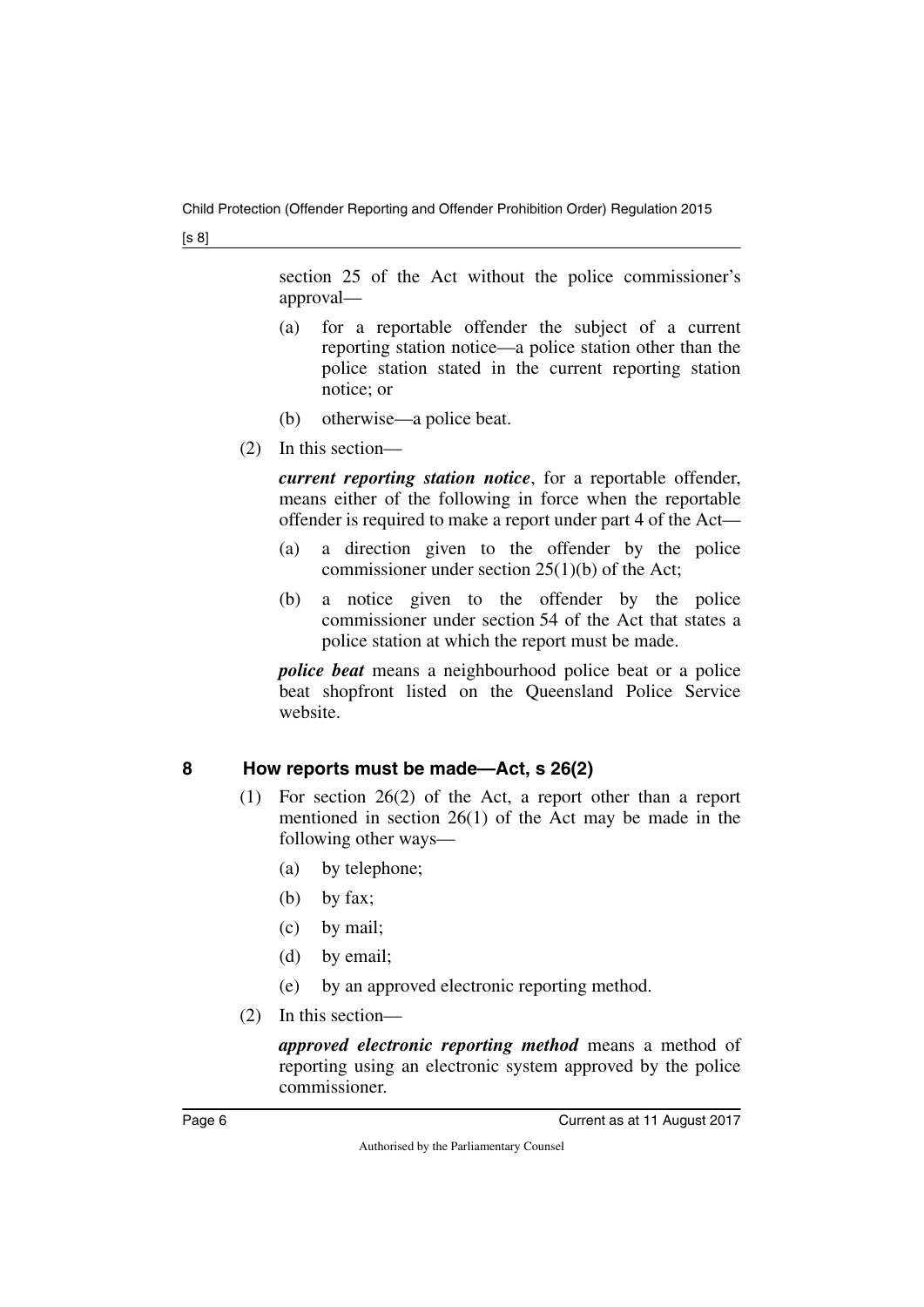*Examples of methods using an electronic system—*

automated kiosks or online through a secure website administered by the Queensland Police Service

### <span id="page-8-0"></span>**9 When report must be made**

<span id="page-8-1"></span>A report that a reportable offender is required to make under the Act must be made—

- (a) between 8a.m. and 4p.m. on a business day; or
- (b) at another time approved by the police commissioner by written notice given to the offender.

#### <span id="page-8-3"></span><span id="page-8-2"></span>**10 Requirement for report made in person other than by reportable offender**

- (1) This section applies if—
	- (a) a report is required to be made in person under the Act; and
	- (b) the person making the report is not a reportable offender.
- (2) The person must advise the police officer, or the other person approved by the police commissioner, receiving the report of the capacity in which the person is making the report, including, for example, as the offender's parent, guardian, carer or nominee.

#### <span id="page-8-5"></span><span id="page-8-4"></span>**11 Form of identification to be presented with report made in person—Act, s 29(1)(a)(i) and (b)**

- (1) For section  $29(1)(a)(i)$  and (b) of the Act, the other forms of identification or documents to be presented are—
	- (a) 2 of the following—
		- (i) a birth certificate;
		- (ii) an Australian passport, or another document of identity issued by the Commonwealth department in which the *Australian Passports Act 2005*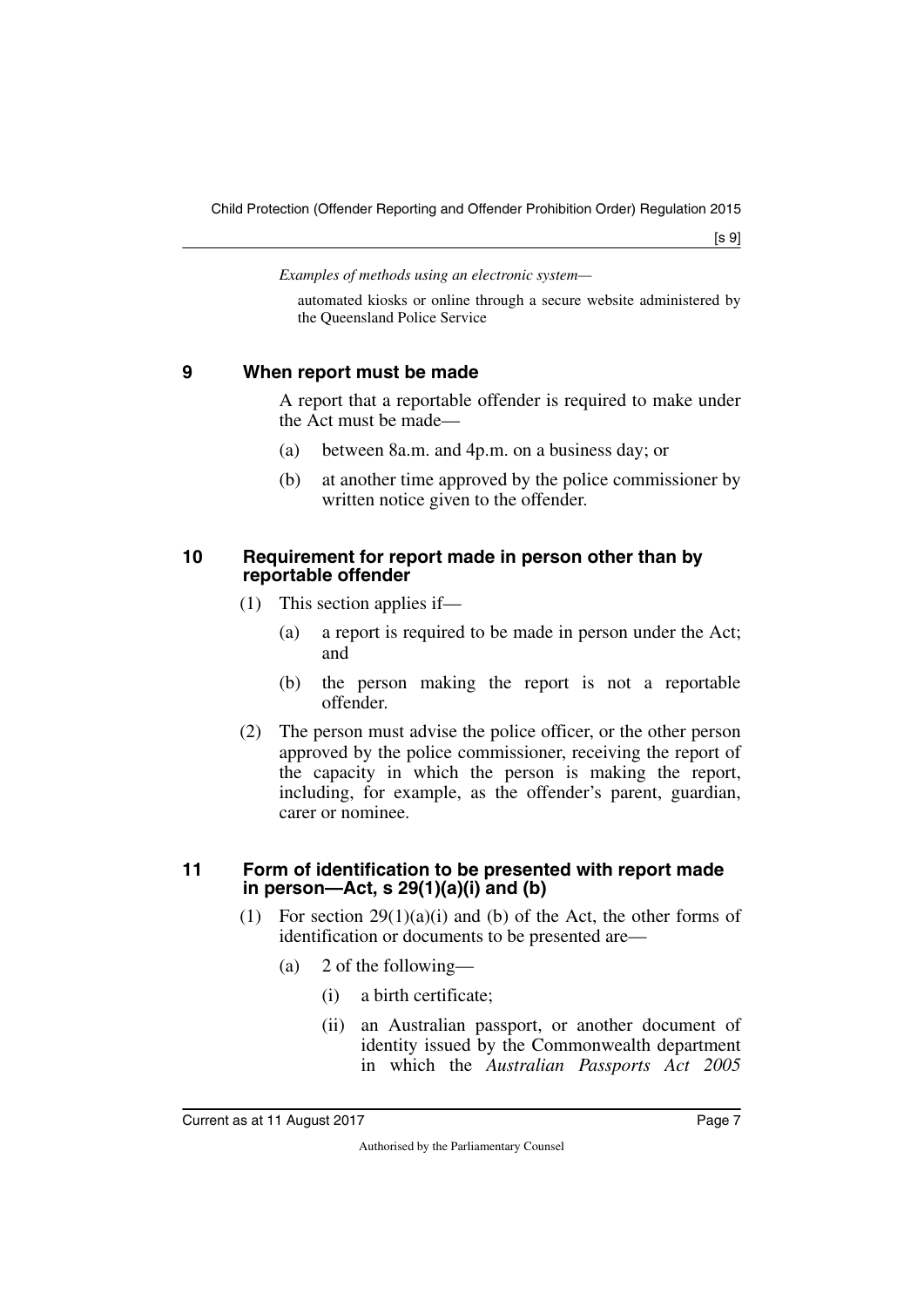(Cwlth) is administered, that is current or has been expired for less than 2 years;

- (iii) a current overseas passport;
- (iv) an Australian naturalisation or citizenship document or immigration papers issued by the Commonwealth department in which the *Migration Act 1958* (Cwlth) is administered; or
- (b) 1 of the forms of identification or documents mentioned in paragraph (a) and 1 of the following—
	- (i) a current Medicare card, pensioner concession card, an entitlement card issued by the Commonwealth department in which the *Veterans' Entitlements Act 1986* (Cwlth) is administered, or another entitlement card issued by the Commonwealth or a State government;
	- (ii) a current credit card, debit card or other account from a financial institution, or a passbook or statement of account, not more than 1 year old from a financial institution;
	- (iii) a telephone, gas or electricity bill not more than 1 year old;
	- (iv) a notice of rates from a local government, water service charges or land valuation, not more than 2 years old;
	- (v) an electoral enrolment card, or other evidence of enrolment as an elector, not more than 2 years old;
	- (vi) a current student identity card, or a certificate or statement of enrolment, not more than 2 years old from an educational institution.
- (2) A form of identification or other document mentioned in this section must be an original.
- (3) In this section—

*local government* includes a local government council, however described, in another State.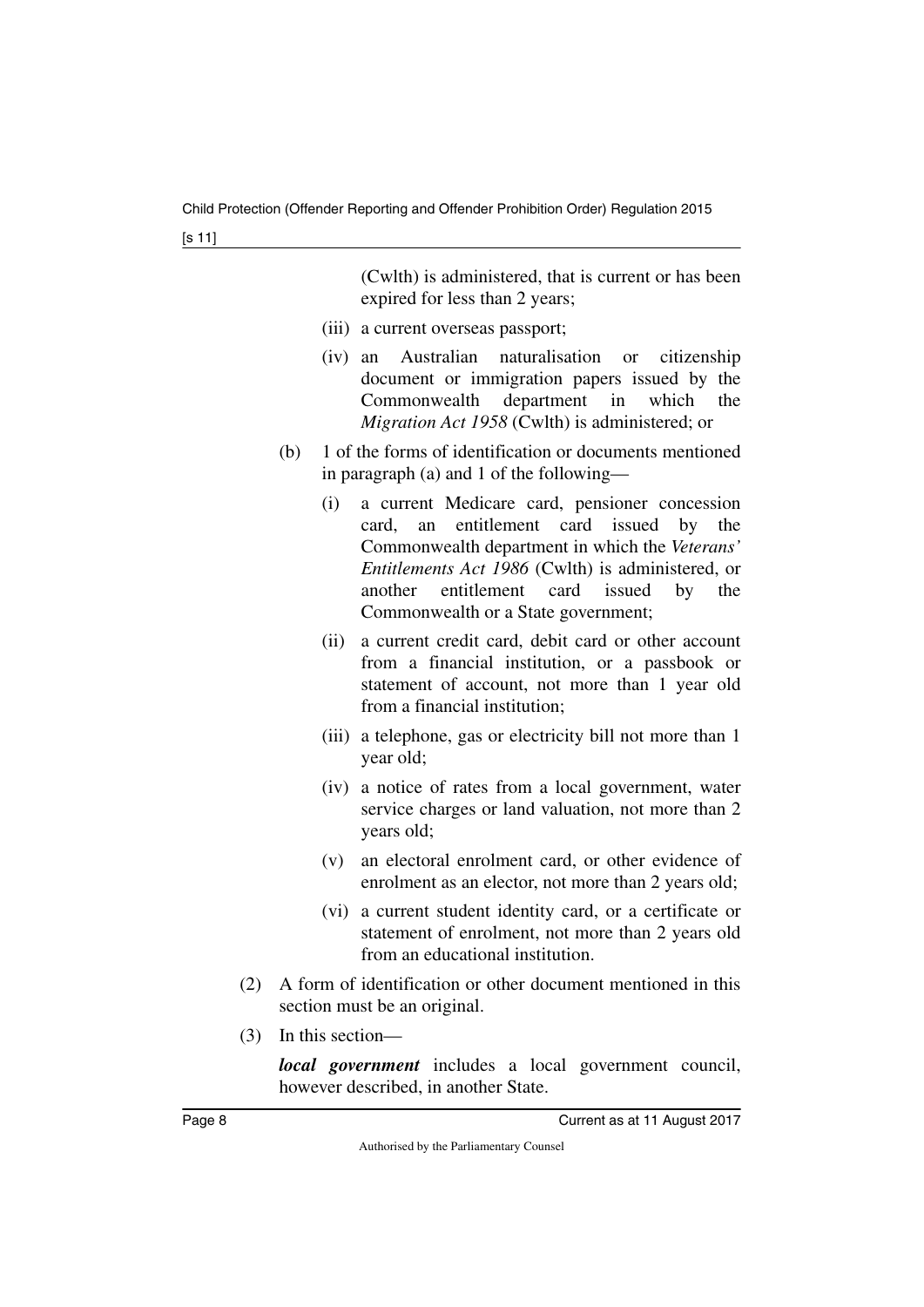[s 12]

## <span id="page-10-0"></span>**12 Reports not made in person—Act, s 29(5)**

- <span id="page-10-1"></span>(1) For section 29(5) of the Act, if a person makes a report otherwise than in person, the person must verify the reportable offender's identity and, if the person is not the reportable offender, the person's identity, by giving—
	- (a) enough personal information reasonably required by the police officer, or the other person approved by the police commissioner, who receives the report to verify the identity of the offender and the person making the report; and
	- (b) if the offender or person knows the unique personal identification number given to the offender by the police commissioner—the personal identification number.
- (2) Also the reportable offender must send a copy of a document verifying or supporting details in the report by registered mail to the police officer, or the other person approved by the police commissioner, to whom the report is made.
- (3) A copy of a document mentioned in subsection (2) must, before being sent, be certified by a person who is any of the following—
	- (a) a commissioner for declarations, a justice or a notary public;
	- (b) a magistrate or a judge;
	- (c) a member of the Commonwealth or a State Parliament or a member of a local government;
	- (d) a doctor;
	- (e) a commissioned officer under the *Police Service Administration Act 1990*;
	- (f) the manager of a financial institution;
	- (g) a registered teacher under the *Education (Queensland College of Teachers) Act 2005*;
	- (h) a registered nurse;
	- (i) an Australian lawyer under the *Legal Profession Act 2007*;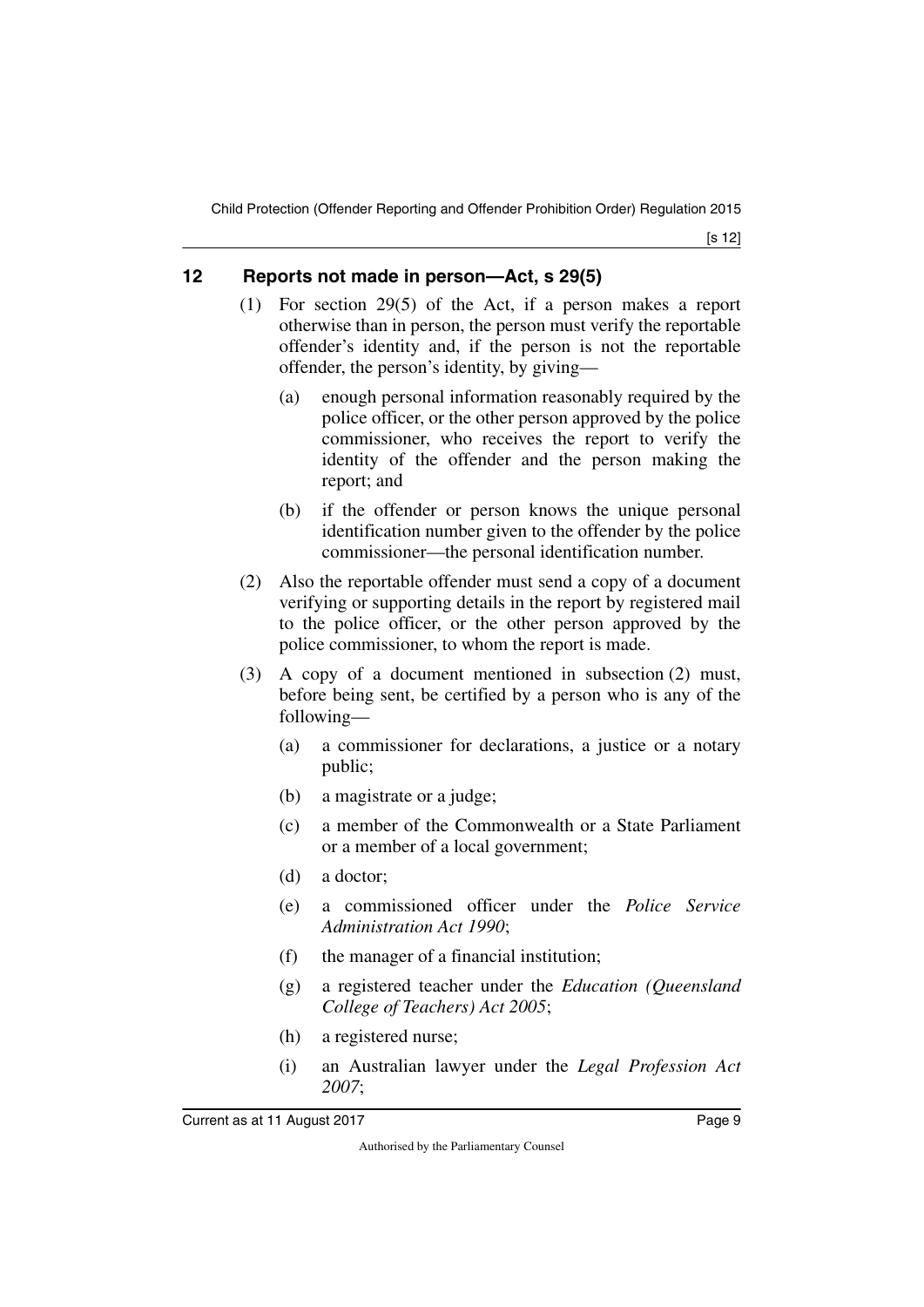[s 13]

- (j) the chief executive officer of a local government;
- (k) a senior executive employee under the *Local Government Act 2009*, section 196(6), of a local government.
- (4) In this section—

*local government* includes a local government council, however described, in another State.

*registered nurse* means a person registered under the Health Practitioner Regulation National Law—

- (a) to practise in the nursing and midwifery profession as a nurse, other than as a student; and
- (b) in the registered nurses division of that profession.

## <span id="page-11-0"></span>**13 Who must give notice to reportable offender—Act, s 54(3)**

- <span id="page-11-1"></span>(1) For section 54(3) of the Act, notice of a reportable offender's reporting obligations must be given to the reportable offender by the following entity—
	- (a) for a reportable offender subject to an offender reporting order made under section 13 of the Act—the court that makes the offender reporting order;
	- (b) for a reportable offender who is a prisoner or a supervised reportable offender—the chief executive (corrective services);
	- (c) for a reportable offender who is a child detainee or subject to an intensive supervision order made under the *Youth Justice Act 1992*—the chief executive of the department in which the *Youth Justice Act 1992* is administered;
	- (d) for any other reportable offender—the police commissioner.
- (2) In this section—

*supervised reportable offender* means a reportable offender subject to a supervision order, other than an intensive supervision order made under the *Youth Justice Act 1992*.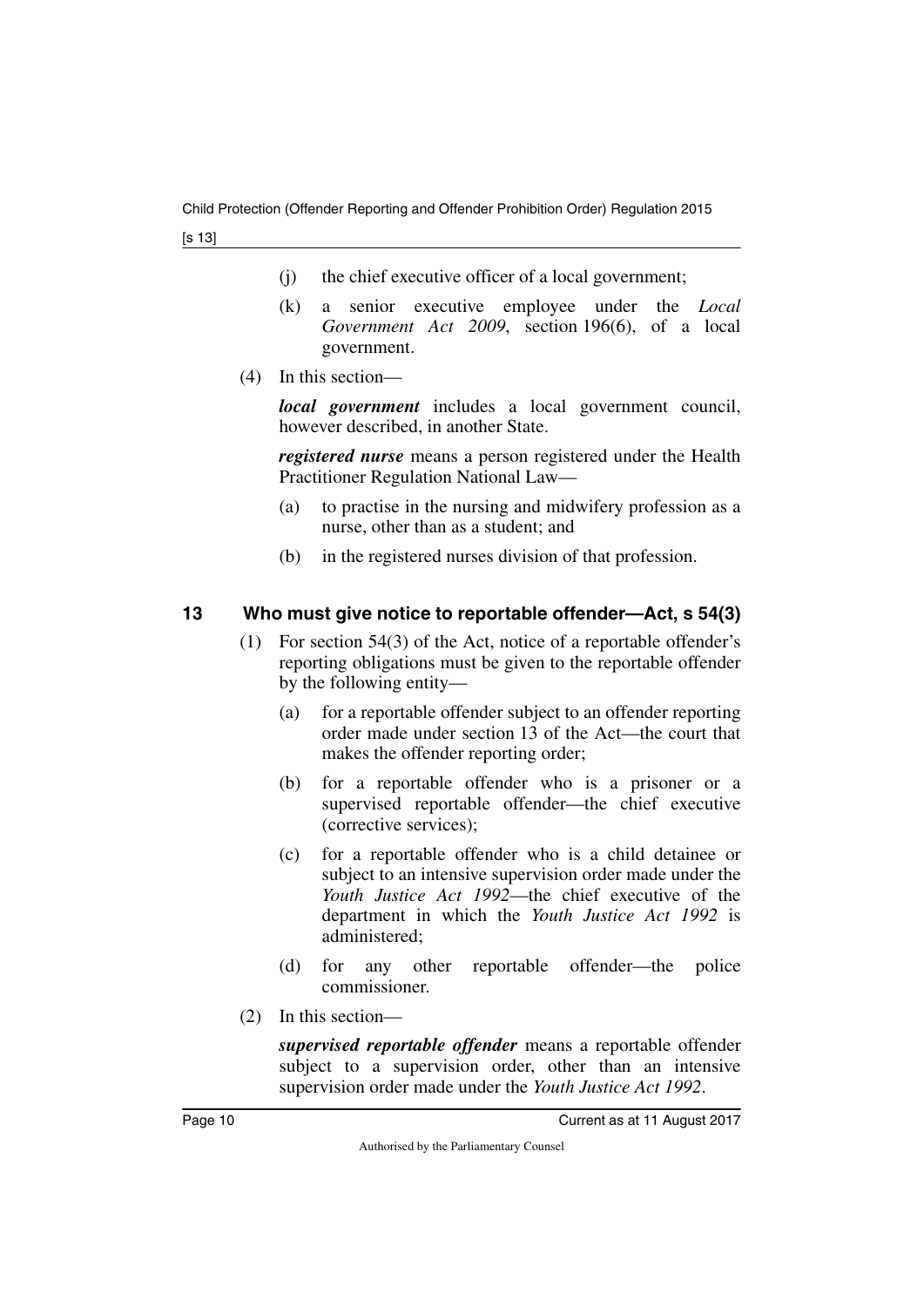[s 14]

## <span id="page-12-0"></span>**14 Notice to be given to reportable offender—Act, s 54**

- <span id="page-12-1"></span>(1) This section applies for the purposes of section 54(7) of the Act.
- (2) The police commissioner must give the offender a notice that includes the offender's reporting period when a reportable offender reports the offender's personal details to the police commissioner.
- (3) However, subsection (2) does not apply if the police commissioner has previously given the offender a notice under subsection (2).

### <span id="page-12-3"></span><span id="page-12-2"></span>**15 Details to be included in notice given by supervising authority to police commissioner—Act, s 58(3)**

For section 58(3) of the Act, a notice given under that section must include the following details—

- (a) the reportable offender's name and other details of the offender's identity;
- (b) the relevant dates for the event for which notice is being given;
- (c) any place relevant to the event;
- <span id="page-12-5"></span>(d) the type of event or purpose of the event.

## <span id="page-12-4"></span>**16 Definition of** *corresponding Act*

For the Act, schedule 5, definition *corresponding Act*, the following laws are corresponding Acts—

- (a) the *Crimes (Child Sex Offenders) Act 2005* (ACT);
- (b) the *Child Protection (Offenders Registration) Act 2000* (NSW);
- (c) the *Child Protection (Offender Reporting and Registration) Act* (NT);
- (d) the *Child Sex Offenders Registration Act 2006* (SA);
- (e) the *Community Protection (Offender Reporting) Act 2005* (Tas);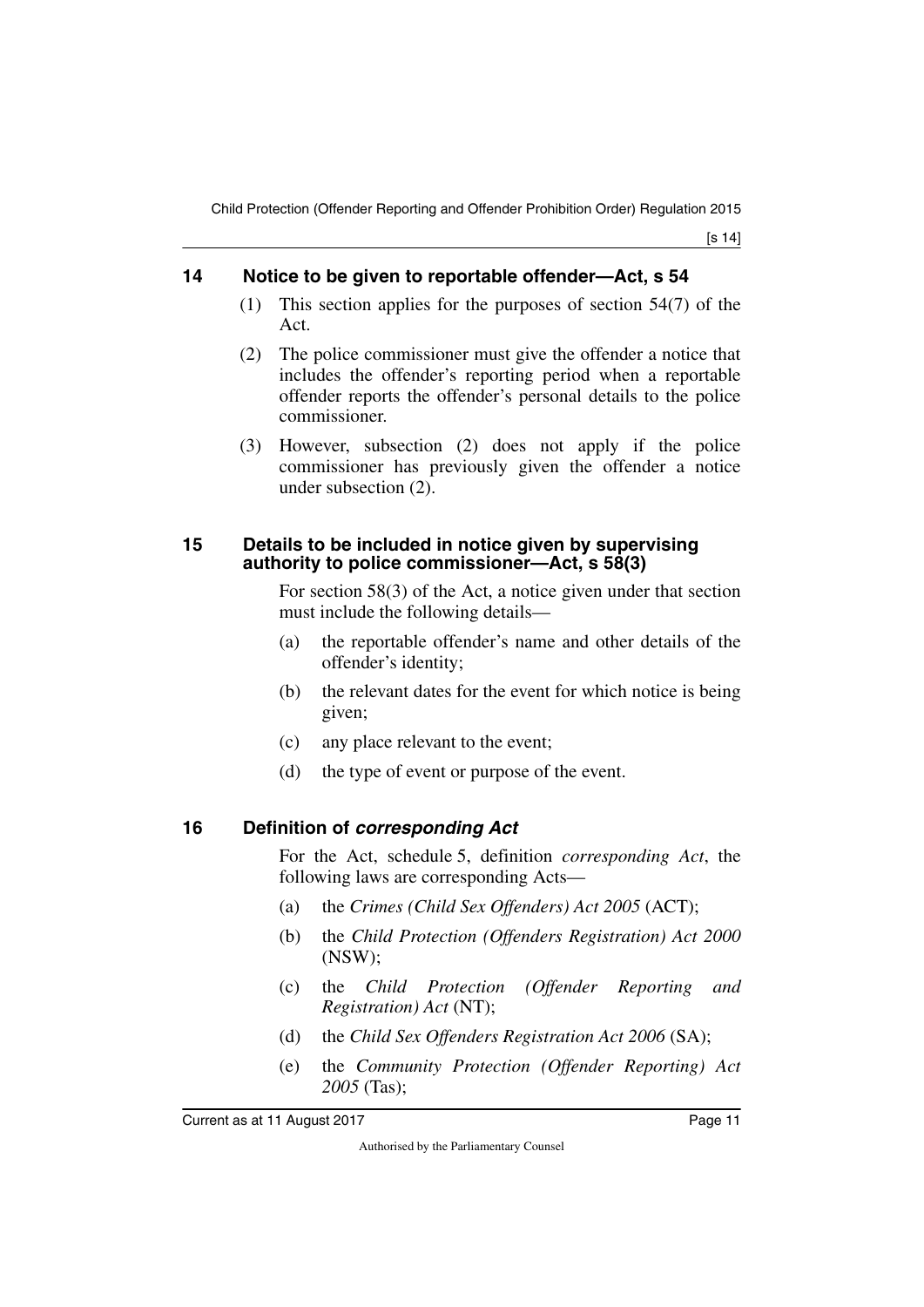[s 17]

- (f) the *Sex Offenders Registration Act 2004* (Vic);
- (g) the *Community Protection (Offender Reporting) Act 2004* (WA).

## <span id="page-13-0"></span>**17 Definition of** *corresponding offender reporting order*

<span id="page-13-1"></span>For the Act, schedule 5, definition *corresponding offender reporting order*, orders made in relation to offences relating to children are corresponding offender reporting orders.

## <span id="page-13-2"></span>**18 Definition of** *supervising authority*

<span id="page-13-3"></span>For the Act, schedule 5, definition *supervising authority*, the authority having control of a reportable offender of a kind mentioned in column 1 of the table is the authority specified for the offender in column 2 of the table—

|   | Column 1                                                                                                                                                          | Column <sub>2</sub>                                                                             |
|---|-------------------------------------------------------------------------------------------------------------------------------------------------------------------|-------------------------------------------------------------------------------------------------|
|   | <b>Reportable offender</b>                                                                                                                                        | <b>Authority</b>                                                                                |
| 1 | a forensic reportable offender                                                                                                                                    | the chief psychiatrist appointed<br>under the <i>Mental Health Act</i><br>2016                  |
| 2 | a reportable offender who is a<br>child detainee                                                                                                                  | the chief executive of the<br>department in which the Youth<br>Justice Act 1992 is administered |
| 3 | a reportable offender entering<br>Queensland, if the offender has<br>not previously been given notice<br>of the offender's reporting<br>obligations in Queensland | the police commissioner                                                                         |
| 4 | a reportable offender, other than the chief executive (corrective<br>a reportable offender mentioned services)<br>in item $1, 2$ or $3$                           |                                                                                                 |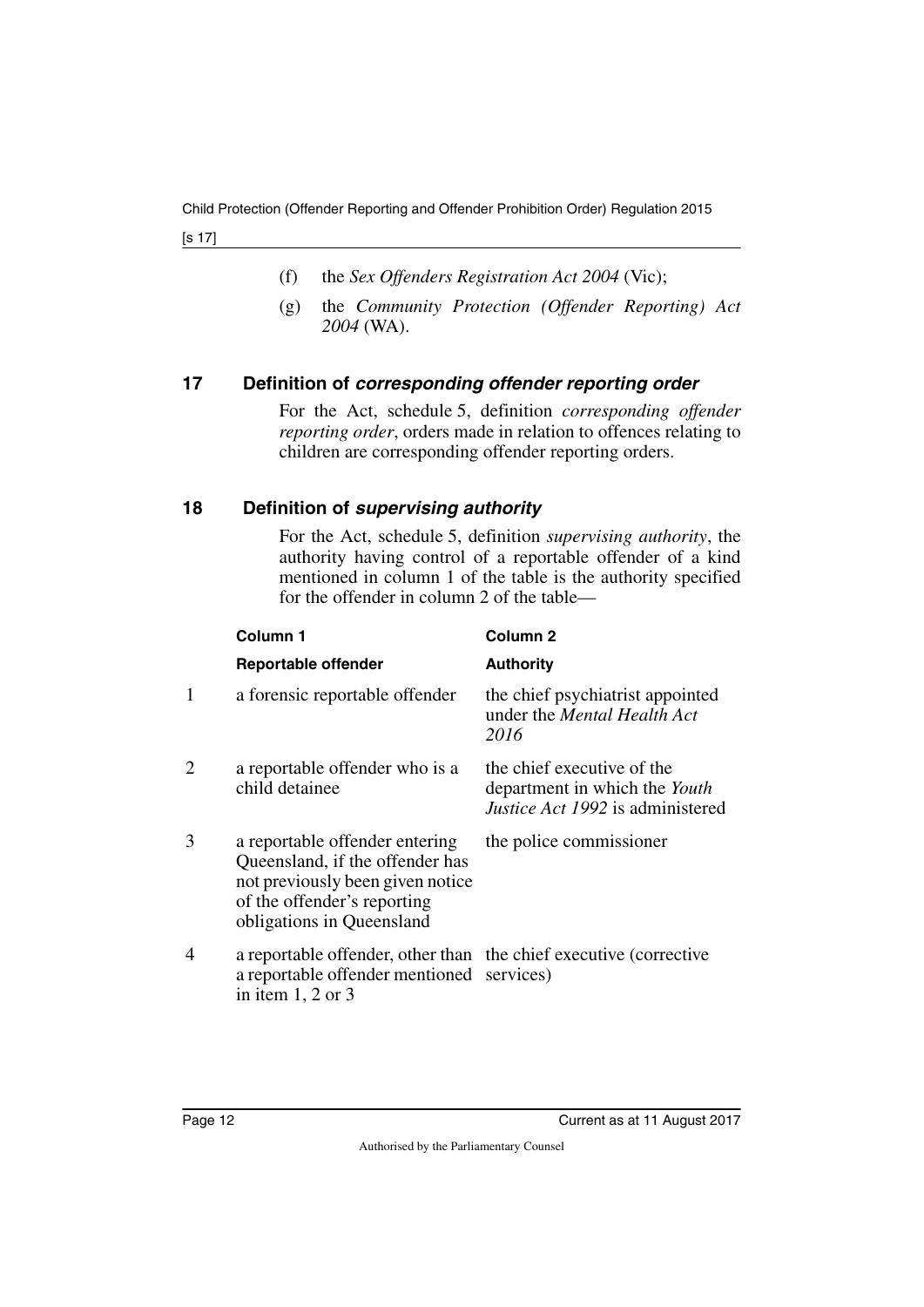#### <span id="page-14-0"></span>**19 Repeal**

<span id="page-14-1"></span>The Child Protection (Offender Reporting) Regulation 2004 SL No. 296 is repealed.

## <span id="page-14-2"></span>**20 Transitional provision**

- <span id="page-14-3"></span>(1) A reference in a document to the repealed regulation is taken, if the context permits, to be a reference to this regulation.
- (2) A written notice given to a reportable offender under former section  $7(1)(b)$ ,  $8(1)$  or  $11(b)$  is taken to be a written notice given to the offender under the corresponding provision for the former provision.
- (3) A current reporting station notice given to a reportable offender under former section 9 is taken to be a current reporting station notice given to the offender under section 7 of this regulation.
- (4) A reference in a document to the *Child Protection (Offender Reporting) Regulation 2015* is taken, if the context permits, to be a reference to this regulation.
- (5) In this section—

### *corresponding provision* means—

- (a) for former section  $7(1)(b)$ —section  $5(1)(b)$  of this regulation; or
- (b) for former section  $8(1)$ —section  $6(1)$  of this regulation; or
- (c) for former section  $11(b)$ —section  $9(b)$  of this regulation.

*former*, for a provision, means the provision of the repealed regulation as in force from time to time before the commencement.

*repealed regulation* means the repealed *Child Protection (Offender Reporting) Regulation 2004*.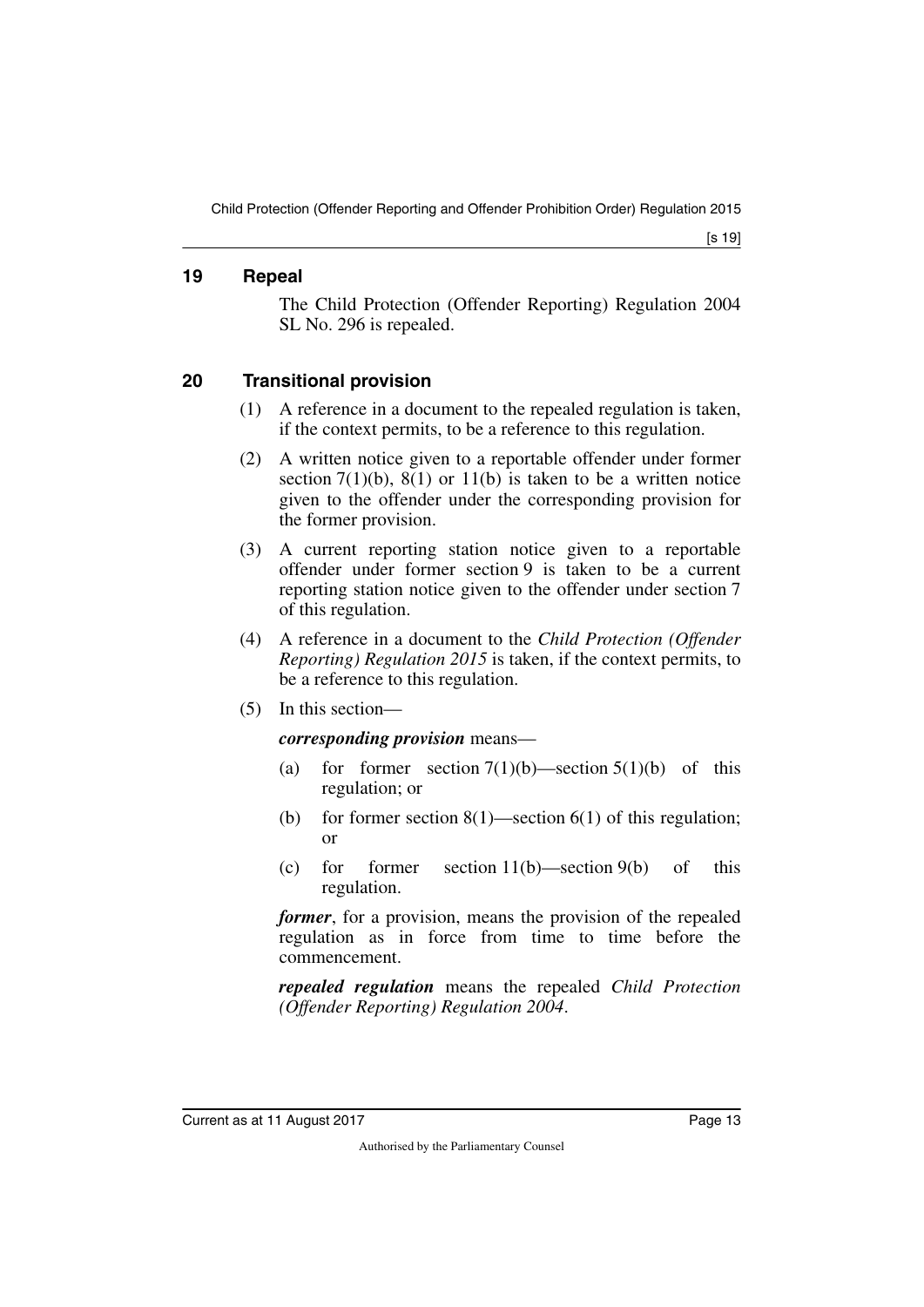## **1 Index to endnotes**

2 Key

- 3 Table of reprints
- 4 List of legislation
- 5 List of annotations

## **2 Key**

**Key to abbreviations in list of legislation and annotations**

| Key | <b>Explanation</b>                                          | Key         | <b>Explanation</b>              |
|-----|-------------------------------------------------------------|-------------|---------------------------------|
|     | $AIA = Acts Interpretation Act (prev) = previously$<br>1954 |             |                                 |
|     | $\text{and} = \text{amended}$                               |             | $proc = production$             |
| t   | $\mathbf{a} \mathbf{m} \mathbf{d}$ = amendment              |             | $\mathbf{prox} = \mathbf{prox}$ |
|     | $ch = chapter$                                              | $pt = part$ |                                 |
|     | $def = definition$                                          |             | $pubd = published$              |
|     | $div = division$                                            |             | $R[X] =$ Reprint No. [X]        |
|     | $exp = expires/expired$                                     | <b>RA</b>   | $=$ Reprints Act 1992           |
|     | $\mathbf{gaz} = \mathbf{gazette}$                           |             | reloc = relocated               |
|     | $hdg =$ heading                                             | m           | $renu = renumbered$             |
|     | ins = inserted                                              |             | $rep = rep\text{ }$             |
|     | $\mathbf{lap} = \mathbf{lapsed}$                            |             | $(retro = retrospectively)$     |
| d   | $\text{notf} = \text{notified}$                             | $r_{V}$     | $=$ revised version             |
|     | $num = numbered$                                            |             | $s = section$                   |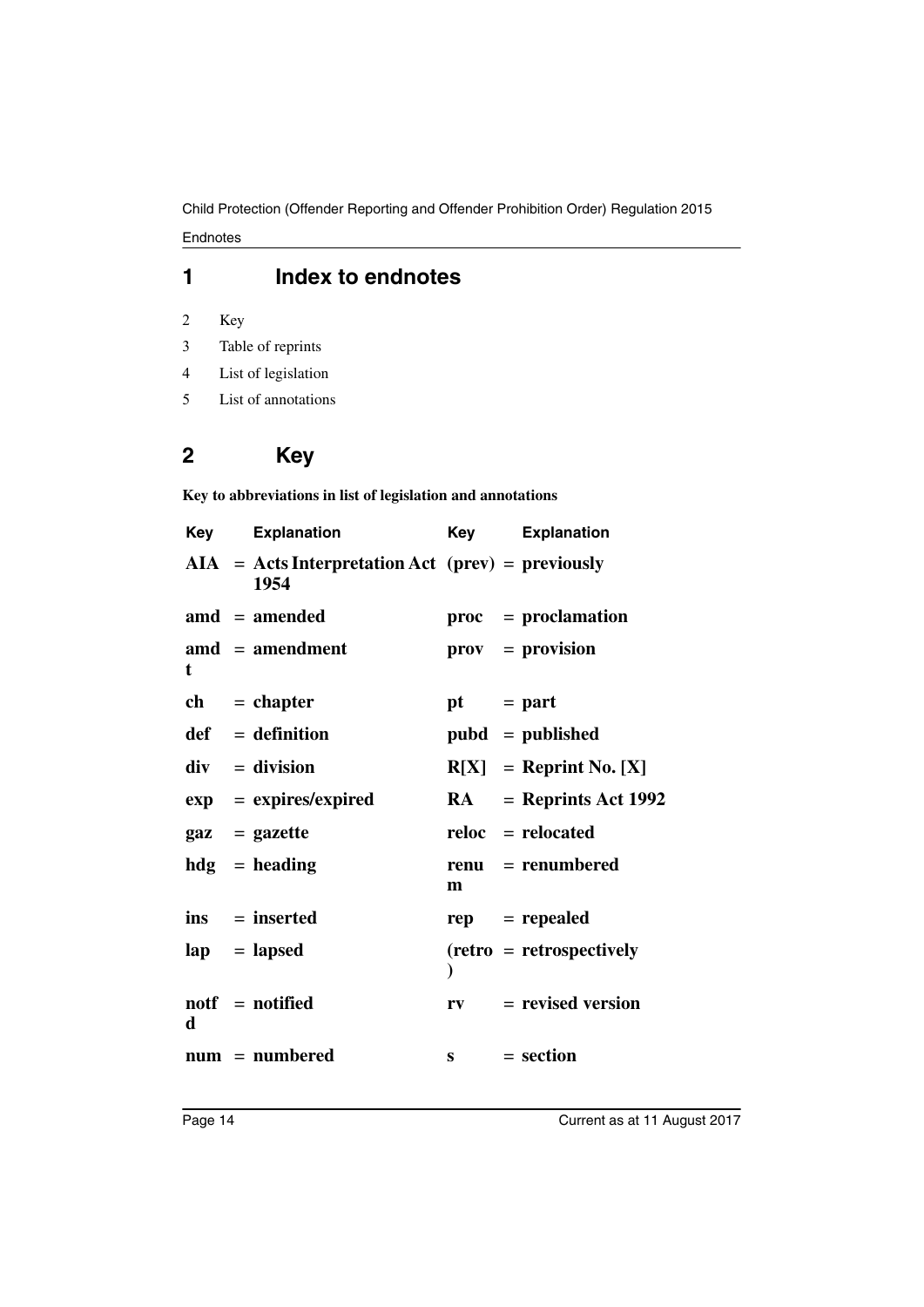**Endnotes** 

|   | <b>Key</b> Explanation          | Key   | <b>Explanation</b>                                |
|---|---------------------------------|-------|---------------------------------------------------|
| c | $\theta$ in = order in council  | sch   | $=$ schedule                                      |
|   | om = omitted                    | sdiv  | $=$ subdivision                                   |
|   | $\text{orig} = \text{original}$ | SIA – | $=$ Statutory Instruments Act<br>1992             |
| p | $=$ page                        | SIR - | = Statutory Instruments<br><b>Regulation 2012</b> |
|   | $para = paragraph$              | SL    | $=$ subordinate legislation                       |
|   | $prec = preceding$              |       | $sub =$ substituted                               |
|   | $pres = present$                | m     | $unnu = unnumbered$                               |

**prev** = **previous**

## **3 Table of reprints**

A new reprint of the legislation is prepared by the Office of the Queensland Parliamentary Counsel each time a change to the legislation takes effect.

The notes column for this reprint gives details of any discretionary editorial powers under the *Reprints Act 1992* used by the Office of the Queensland Parliamentary Counsel in preparing it. Section  $5(c)$  and (d) of the Act are not mentioned as they contain mandatory requirements that all amendments be included and all necessary consequential amendments be incorporated, whether of punctuation, numbering or another kind. Further details of the use of any discretionary editorial power noted in the table can be obtained by contacting the Office of the Queensland Parliamentary Counsel by telephone on 3003 9601 or email legislation.queries@oqpc.qld.gov.au.

From 29 January 2013, all Queensland reprints are dated and authorised by the Parliamentary Counsel. The previous numbering system and distinctions between printed and electronic reprints is not continued with the relevant details for historical reprints included in this table.

| Current as at   | <b>Amendments</b><br>included | <b>Notes</b> |
|-----------------|-------------------------------|--------------|
| 4 December 2015 | none                          | RA s 40      |
| 5 March 2017    | 2017 SL No. 16                |              |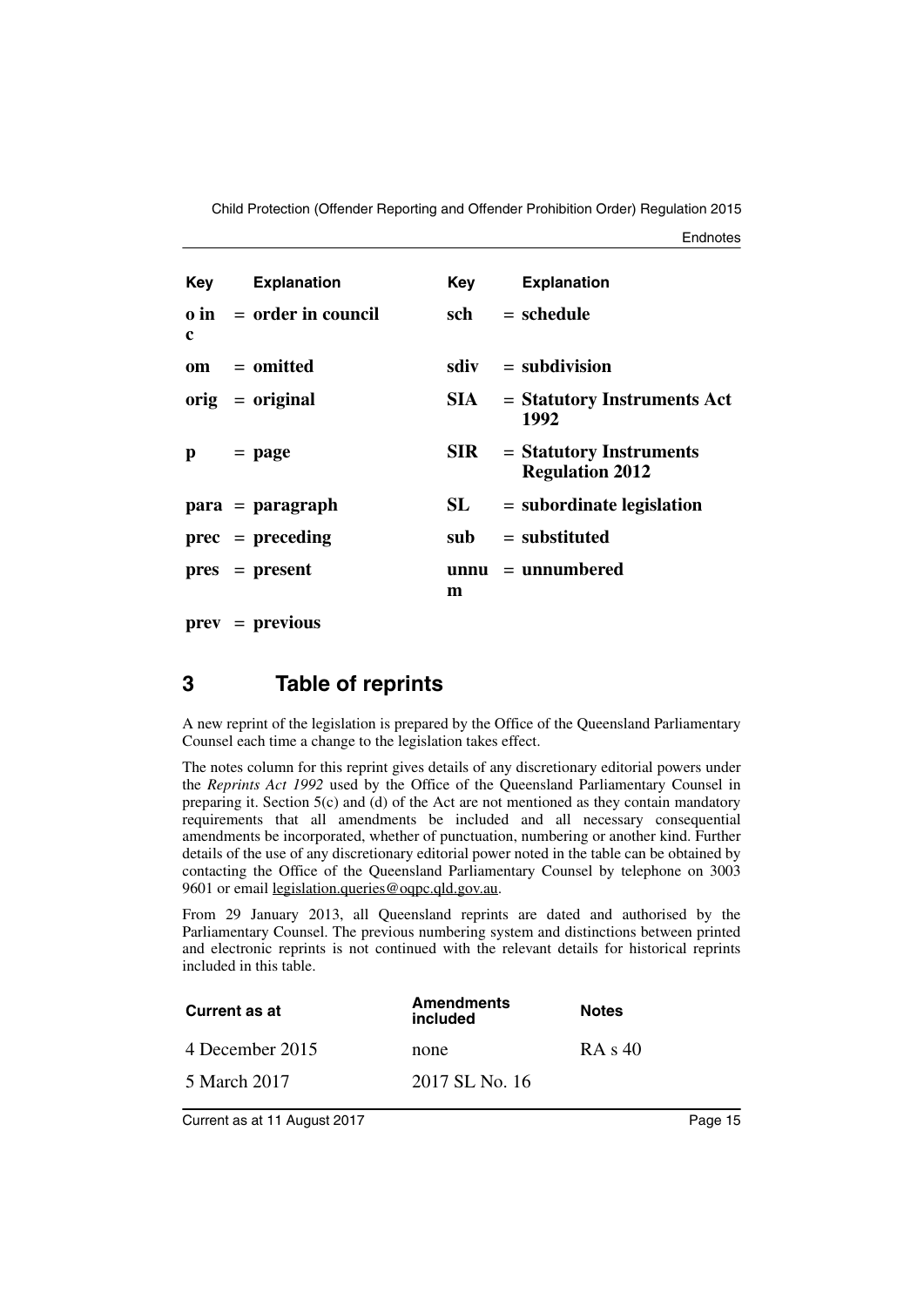**Endnotes** 

| Current as at  | <b>Amendments</b><br>included | <b>Notes</b> |
|----------------|-------------------------------|--------------|
| 11 August 2017 | 2017 SL No. 140               |              |

## **4 List of legislation**

#### *Regulatory impact statements*

For subordinate legislation that has a regulatory impact statement, specific reference to the statement is included in this list.

#### *Explanatory notes*

All subordinate legislation made on or after 1 January 2011 has an explanatory note.

#### **Child Protection (Offender Reporting and Offender Prohibition Order) Regulation 2015 SL No. 172 (prev Child Protection (Offender Reporting) Regulation 2015)**

made by the Governor in Council on 3 December 2015 notfd <www.legislation.qld.gov.au> 4 December 2015 commenced on date of notification

exp 1 September 2026 (see SIA s 54)

Note—The expiry date may have changed since this reprint was published. See the latest reprint of the SIR for any change.

amending legislation—

#### **Mental Health Regulation 2017 SL No. 16 ss 1–2, 5 sch 2**

notfd <www.legislation.qld.gov.au> 24 February 2017

ss 1–2 commenced on date of notification

s 5 sch 2 commenced 5 March 2017 (see s 2)

#### **Child Protection (Offender Reporting) Amendment Regulation (No. 1) 2017 SL No. 140**

notfd <www.legislation.qld.gov.au> 11 August 2017 commenced on date of notification

## **5 List of annotations**

#### **Short title**

**s 1** amd 2017 SL No. 140 s 3

**Change of travel plans while out of Queensland to be given—Act, s 21(3) s 5** amd 2017 SL No. 140 s 4

**Notice to be given to reportable offender—Act, s 54 s 14** sub 2017 SL No. 140 s 5

**Definition of supervising authority s 18** amd 2017 SL No. 16 s 5 sch 2